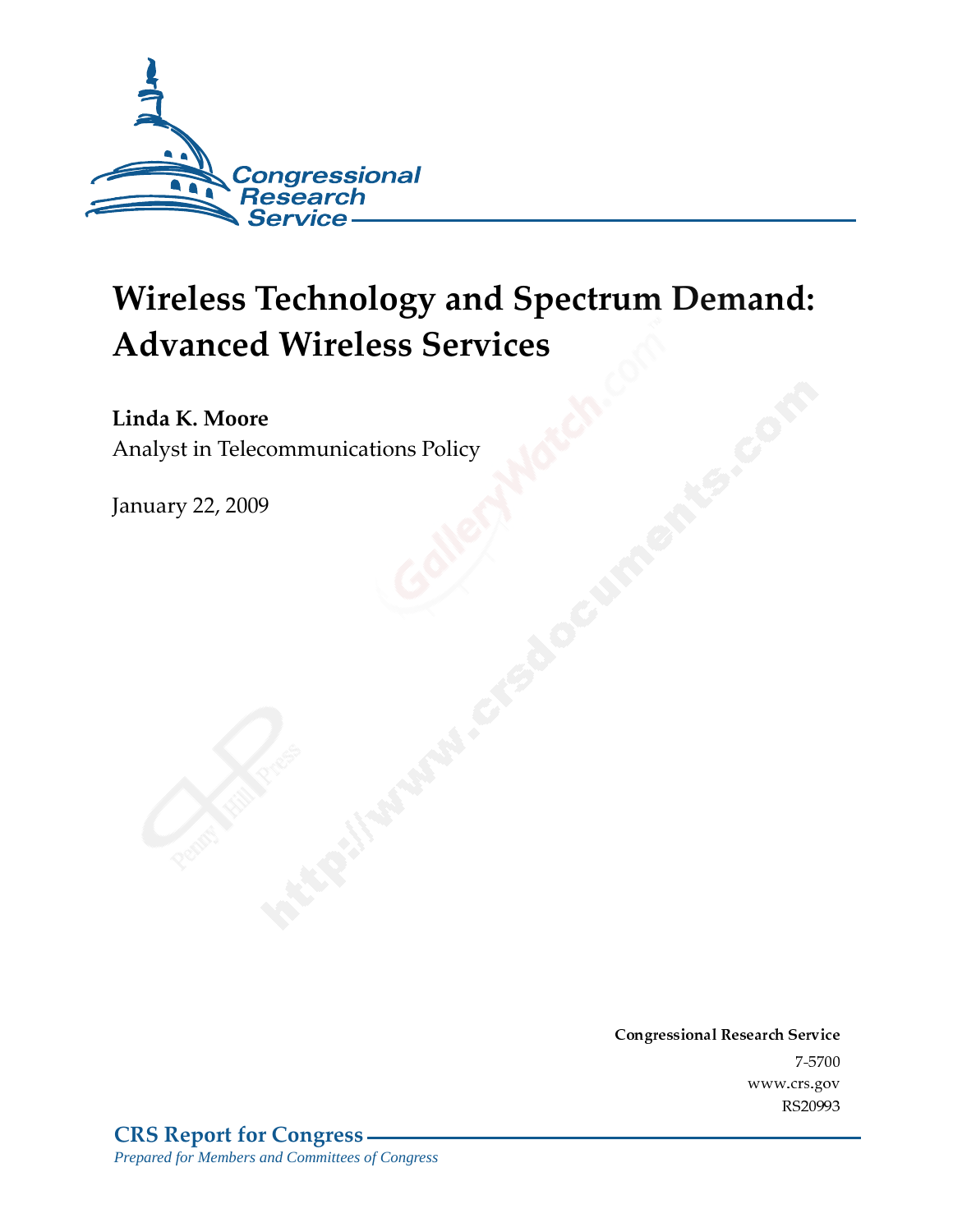## Summary

Advances in wireless telecommunications technology are converging with Internet technology to foster new generations of applications and services.

Presently, the United States and other countries are moving to third-generation (3G) and fourthgeneration (4G) mobile telephony. The leading choices for 4G technology are Long Term Evolution (LTE) and WiMAX (an industry designation for the broadband standard). A related trend is the growth in use of Wi-Fi (wireless fidelity).From the perspective of spectrum management, a significant difference in the technologies is that 3G and 4G services operate on designated, licensed frequencies, while Wi-Fi shares unlicenced spectrum with other uses.

Unlicensed spectrum is not sold to the highest bidder and used for the services chosen by the license-holder but is instead accessible to anyone using wireless equipment certified by the FCC for those frequencies. New technologies that can use unlicensed spectrum without causing interference are being developed for vacant spectrum designated to provide space between the broadcasting signals of digital television, known as white space. In November 2008, the FCC established rules that permit the use of this white space.

During 2007, M2Z and several other companies petitioned the Federal Communications Commission (FCC) to release some spectrum licenses for a national broadband network. M2Z offered to provide basic service for free to consumers and public safety and offer content filtering for family-friendly access. In September 2007, the FCC issued a Notice of Proposed Rulemaking to establish service rules to auction the licenses, designated as Auction AWS-3. The FCC did not act on the auction proposal and the issues surrounding it remain unresolved.

Policy issues before the  $111<sup>th</sup>$  Congress could include the competitive impact on commercial wireless carriers when municipalities offer wireless broadband services, promoting the development of broadband wireless access, and assuring the availability of appropriate spectrum for both licensed and unlicensed applications.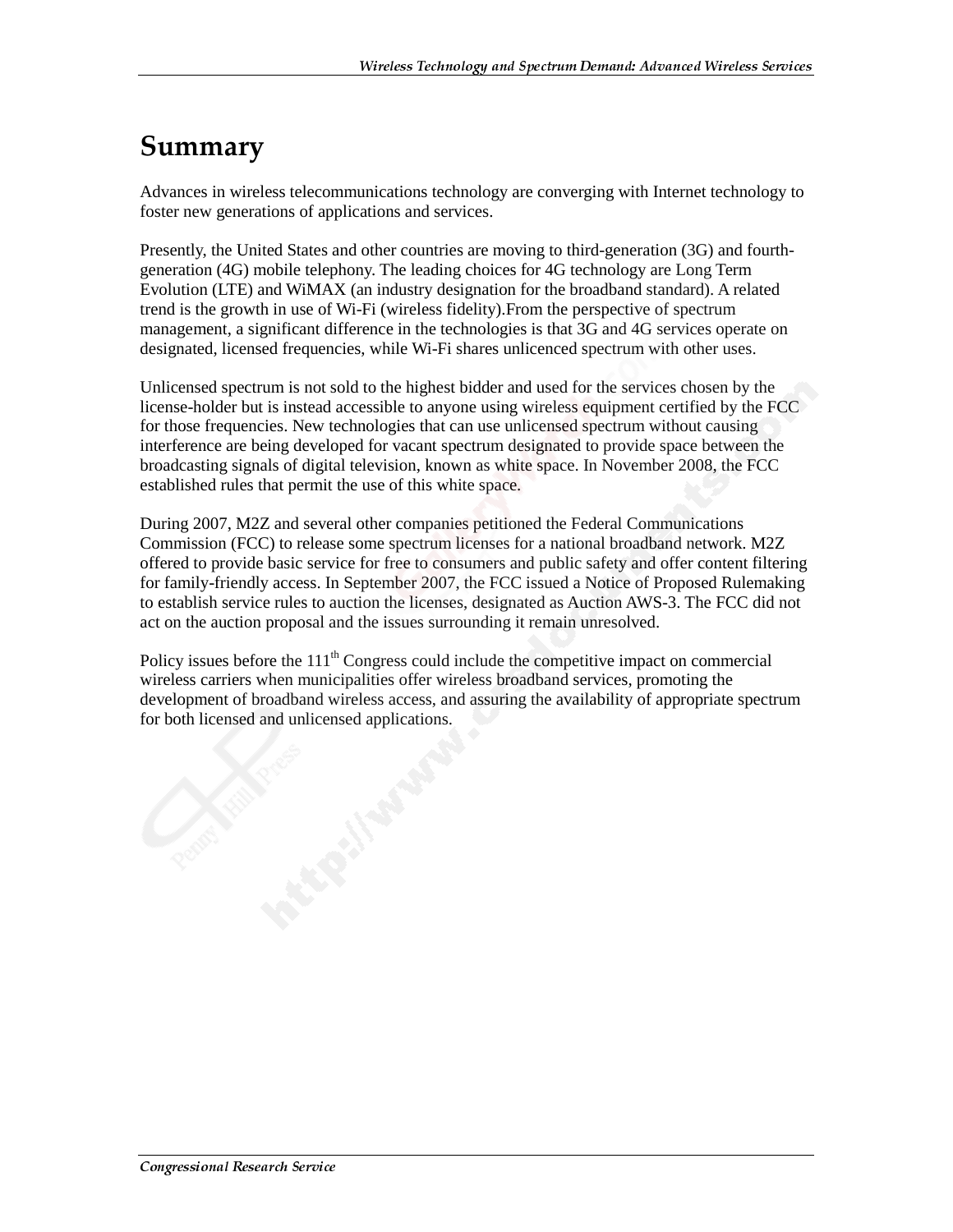# **Contents**

#### **Contacts**

|--|--|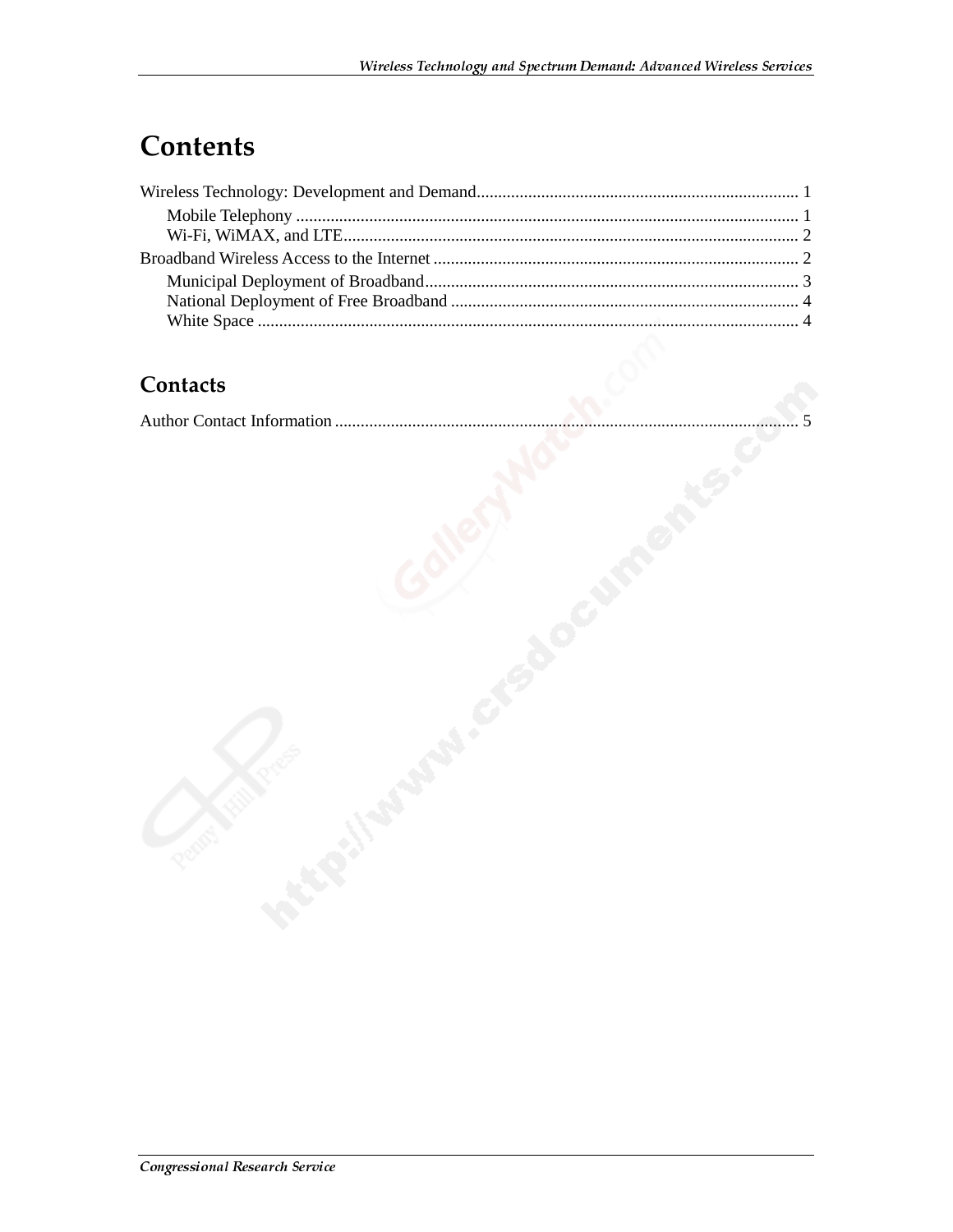## **Wireless Technology: Development and Demand**

In order to deploy advanced wireless technologies, telecommunications carriers, broadcasters, cable companies, content providers and others are seeking effective strategies to move to new standards, upgrade infrastructure, and develop new services and content. This migration path includes decisions about acquiring and using spectrum. Spectrum is managed by the Federal Communications Commission (FCC) for commercial and other non-federal uses and by the National Telecommunications and Information Administration (NTIA) for federal government use. International use is facilitated by numerous bilateral and multilateral agreements covering many aspects of usage, including mobile telephony.<sup>1</sup> Spectrum is segmented into bands of radio frequencies and typically measured in cycles per second, or hertz.<sup>2</sup>

Commercial wireless communications typically rely on bandwidth below 3 GHz because of limitations in current technology. Although developments in technology increase the efficiency of spectrum and expand its usable range, there is persistent demand for spectrum to carry new services as other technologies reach the market. New developments in wireless technology support many services for business and consumer markets, such as enhanced Internet links, digital television and radio broadcast reception, high-quality streaming video, and mobile commerce (m-commerce)—including the ability to make payments.

#### **Mobile Telephony**

Mobile communications became generally available to businesses and consumers in the 1980s. The "first generation" was built on analog technologies. Second generation (2G) wireless devices are characterized by digitized delivery systems. Third generation (3G) mobile technology represents significant advances services in cell phone technology. 3G and 4G networks provide capacity for broadband applications that include video and mobile (transportable) television.<sup>3</sup> These leading-edge technologies can easily support multi-function devices, such as the BlackBerry and the iPhone. Business and consumer demand for mobile services is considered by many to be an important engine for future growth in American and global economies. The United States had over 270 million mobile phone subscribers in January 2009.<sup>4</sup>

j

<sup>&</sup>lt;sup>1</sup> The International Telecommunication Union (ITU), part of the United Nations, is the primary organization for coordinating global telecommunications and spectrum management.

 $2$  Radio waves are usually identified by frequency. Standard abbreviations for measuring frequencies include kHz kilohertz or thousands of hertz; MHz—megahertz, or millions of hertz; and GHz—gigahertz, or billions of hertz.

 $3$  Broadband refers to the capacity of the radio frequency channel. A broadband channel can transmit live video, complex graphics, and other data-rich information as well as voice and text messages, whereas a narrowband channel might be limited to handling voice, text, and some graphics. For an in-depth study of wireless broadband, see *Connected on the Go: Broadband Goes Wireless,* Wireless Broadband Access Task Force, Federal Communications Commission, February 2005 at http://hraunfoss.fcc.gov/edocs\_public/attachmatch/DOC-257247A1.pdf.

<sup>4</sup> Statistic updated regularly at http://www.ctia.org/.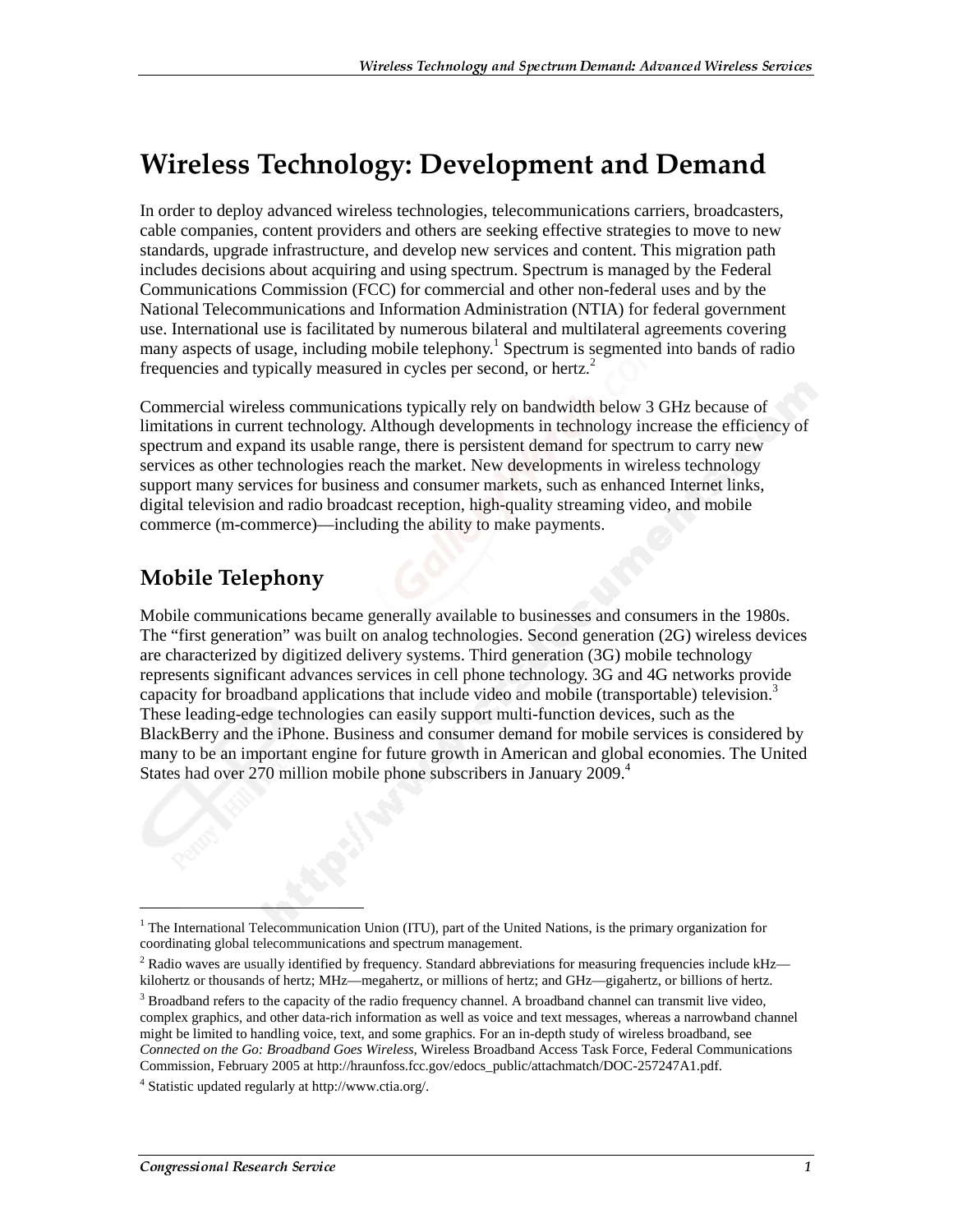#### Wi-Fi, WiMAX, and LTE

In 1999, what is now known as the Wi-Fi Alliance formed to develop and promote a worldwide standard for localized, high-speed wireless networking.<sup>5</sup> Today, most new laptop computers come equipped with the technology that allows wireless access to the Internet using Wi-Fi technology. Wireless Local Area Networks (WLANs) operate on unlicenced spectrum, using radio frequencies in the free 2.4 GHz and 5.4/5.7GHz spectrum bands. A group of standards for frequency use in these bands is known as the 802.11 family, or legacy. The 802.11a/n standards are commonly referred to as Wi-Fi, for wireless fidelity. Wi-Fi provides high-speed Internet access for personal computers and handheld devices and is also used by businesses to link computer-based communications within a local area. Links are connected to a high-speed wireline (landline) either at a business location or through hotspots. Hotspots are typically located in homes or convenient public locations, including many airports and café environments such as Starbucks. Another standard for wireless Internet is Bluetooth, which has a shorter range than Wi-Fi but works well in cell phones. Bluetooth handles both voice and data; Wi-Fi is mostly data but also supports Voice over Internet protocol (VoIP) calls, sometimes known as VoWiFi.

WiMAX (Worldwide Interoperability for Microwave Access) refers to both a technology and an industry standard, the work of an industry coalition of network and equipment suppliers<sup>6</sup> that have agreed to develop interoperable broadband wireless based on a common standard (IEEE 802.16) for point-to-point transmissions. WiMAX technology can transmit data over distances of up to 30 miles and is used in the United States as a "last mile" technology, that is, a means to provide fixed wireless service to locations that are not connected to networks by cable or highspeed wires. Mobile WiMAX is still in the early stages of development.<sup>7</sup> WiMAX uses multiple frequencies around the world in ranges from 700 MHz to 66 GHz. In the United States, frequencies where WiMAX is being tested or used include 700 MHz, 1.9 GHz, 2.3 GHz, 2.5 GHz and 2.7 GHz.

Future technologies for wireless broadband include WiMAX and Long Term Evolution (LTE) networks. LTE is the projected development of existing 3G networks built on Universal Mobile Telephone System (UMTS) standards.

### **Broadband Wireless Access to the Internet**

As demand for Internet services grows, policymakers at all levels of government are seeking ways to make access—especially high-speed, or broadband, access—to the Internet available to all. As wireless technologies have improved, they have become a popular option for deploying municipal broadband, especially to disadvantaged sectors of a community. Successive Congresses

j

 $<sup>5</sup>$  Website at http://www.wi-fi.org.</sup>

<sup>&</sup>lt;sup>6</sup> Founding members of the WiMAX Forum include Airspan, Alvarion, Analog Devices, Aperto Networks, Ensemble Communications, Fujitsu, Intel, Nokia, Proxim, and Wi-LAN. For additional information, see http://www.wimaxforum.org/.

 $^7$  A global standard for mobile WiMAX, 802.16e has been established by the IEEE 802.16 Working Group; documentation is at http://www.wimaxforum.org/technology/documents/. Viewed October 23, 2007. WiMax has been accepted as a 3G standard by the International Telecommunications Union.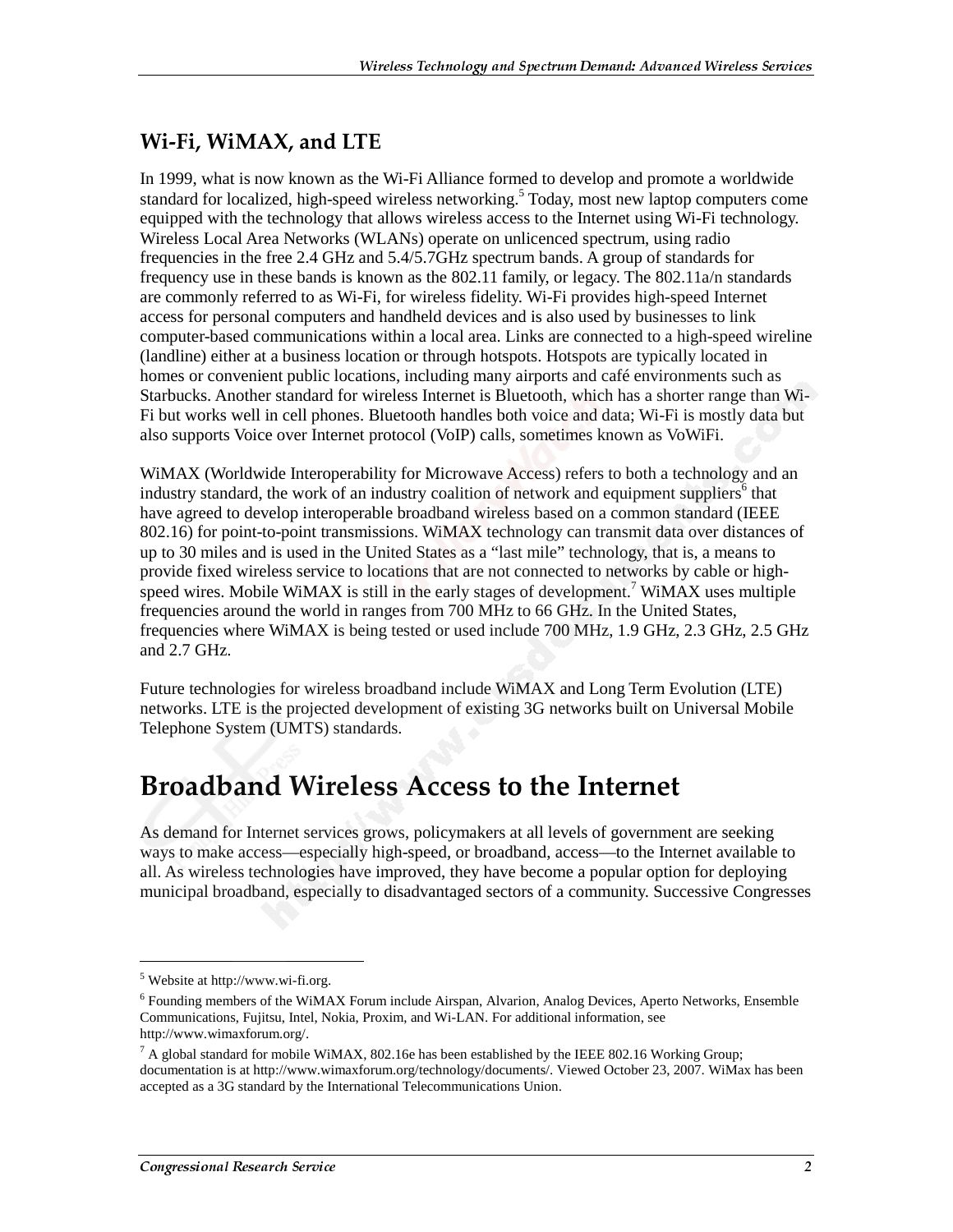have seen the introduction of bills supporting programs to bridge what is often called the digital divide, the inequality of access to the Internet because of technical or economic constraints.<sup>8</sup>

### **Municipal Deployment of Broadband**

The two main broadband technologies that are particularly attractive to communities, in part because they support existing community services such as Internet access for schools and communications for public safety, are fiber-optic cable networks and wireless access—WiFi today, possibly WiMAX in the future. The spread of wireless services such as access to the Internet and anticipated advances in wireless technology are modifying the business case for choosing a broadband technology. Networks that depend on a fiber-optic cable backbone are capital-intensive and usually more profitable in high-density urban areas. A number of rural communities have used their resources to install fiber-optic broadband services in part because they were too small a market to interest for-profit companies. Increasingly, communities are looking at wireless technologies to support their networks.

Several states have passed laws prohibiting or limiting local governments' ability to provide telecommunications services. An effort to challenge such a law in Missouri by municipalities offering local communications services in the state was heard before the U.S. Supreme Court in 2004.<sup>9</sup> In the Telecommunications Act of 1996, Congress barred states from "prohibiting the ability of any entity to provide any interstate or intrastate telecommunications service."<sup>10</sup> The Court ruled that "entity" was not specific enough to include state political divisions; if Congress wished specifically to protect both public and private entities, they could do so by amending the language of the law. This Court decision and the steady improvement in broadband communications technologies that municipalities wish to have available in their communities have provided fuel for a policy debate about access to broadband services. The central debate is whether municipal broadband services are part of essential infrastructure with many public benefits, including stimulus to the local economy, or whether they provide unfair competition that distorts the marketplace and discourages commercial companies from investing in broadband technologies. In particular, the fact that urban areas are creating Wi-Fi networks and providing, among other services, free wireless links to the Internet is viewed as a threat to commercial companies and a form of unfair competition.

Municipalities installing free Wi-Fi zones often contend that generally available access to the Internet through wireless connections has become an urban amenity, arguably a necessity in sustaining and developing the local economy. Municipal Wi-Fi also provides the opportunity to improve social services and Internet access in disadvantaged communities that often are not served by fiber optic networks.<sup>11</sup>

 $\overline{a}$ 

<sup>8</sup> For further information, see CRS Report RL30719, *Broadband Internet Access and the Digital Divide: Federal Assistance Programs*, by Lennard G. Kruger and Angele A. Gilroy.

<sup>9</sup> U.S. Supreme Court, Docket Number 02-1238.

<sup>10 47</sup> U.S.C. 253 (a).

 $11$  The Federal Trade Commissions' Internet Access Task Force has published a report discussing many aspects of municipal broadband implementation and related issues, at http://www.ftc.gov/opa/2006/10/muniwireless.htm.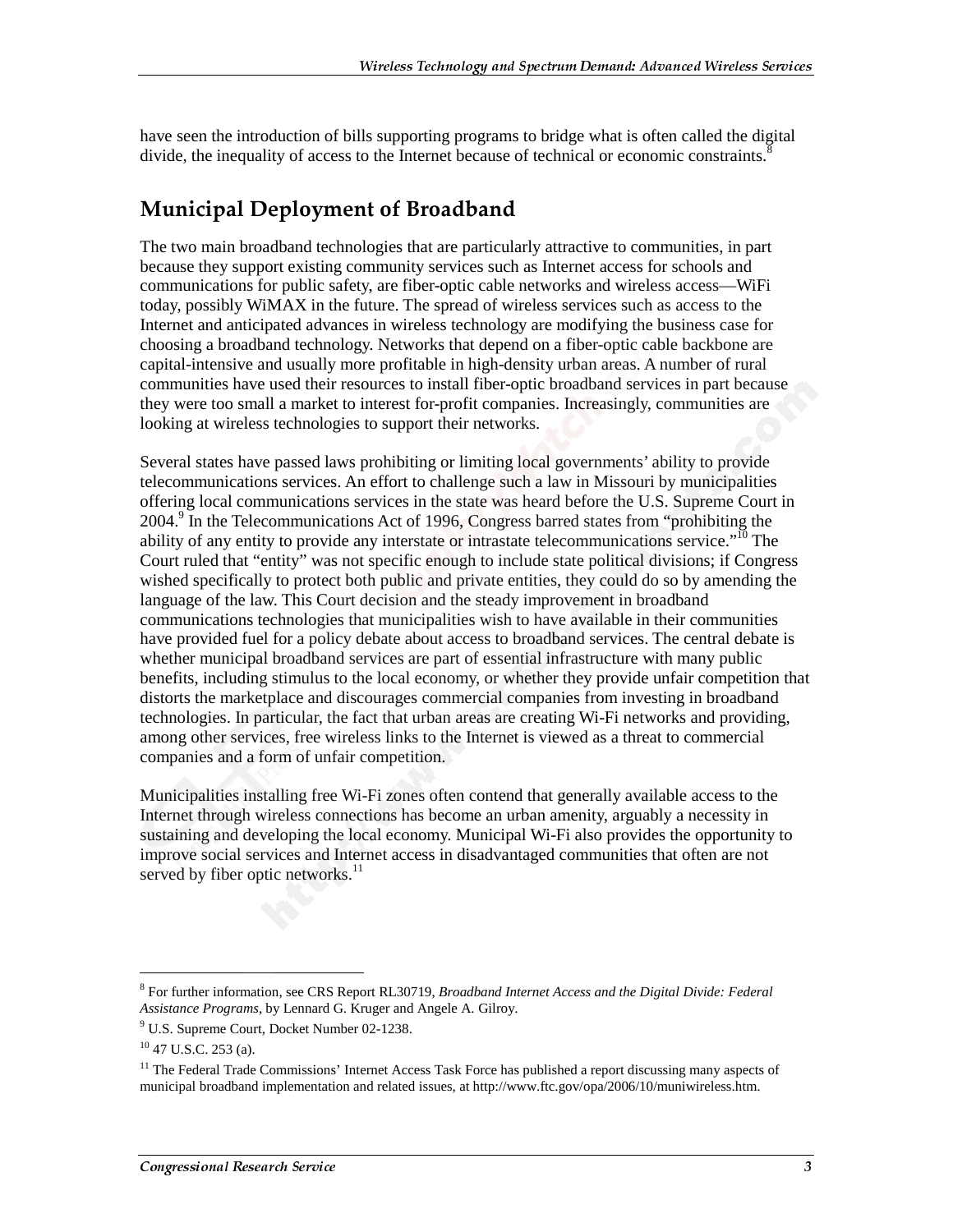#### National Deployment of Free Broadband

During 2007, M2Z and several other companies petitioned the FCC to release 20 MHz of spectrum licenses at 2155-2175 MHz for a national broadband network. M2Z offered to provide basic service for free to consumers and public safety and offer content filtering for familyfriendly access. In return for the grant of the license, which would be assigned without auction, M2Z offered to pay a percentage of gross revenues to the U.S. Treasury. In September 2007, the FCC issued a Notice of Proposed Rulemaking to establish service rules for the auction of a license or licenses at 2155-2175 MHz, designated as Auction AWS-3.12 Proposed provisions include obligations to offer free broadband service similar to that proposed by M2Z and familyfriendly access. The proposed spectrum band is adjacent to bands previously auctioned in the Advanced Wireless Service (AWS-1) auction that concluded in 2006. There are allegations that the proposed network would cause harmful interference to users on the AWS frequencies. There are also concerns that the filtering would be applied in such a way as to constitute censoring. The concept of a lifeline broadband service has significant support from many policy makers. The FCC did not act on the auction proposal and the issues surrounding it remain unresolved.

#### **White Space**

Unlicensed spectrum is not sold to the highest bidder and used for the services chosen by the license-holder but is instead accessible to anyone using wireless equipment certified by the FCC for those frequencies. New technologies that can use unlicensed spectrum without causing interference are being developed for vacant spectrum designated to provide space between the broadcasting signals of digital television, known as white space. On September 11, 2006, the FCC announced a timetable for allowing access to the spectrum so that devices could be developed and ready for retail sales by February 2009.<sup>13</sup> One of the potential uses for white space is wireless broadband access to the Internet.<sup>14</sup> These unlicensed applications could be used as an extension of the licensed applications that will be possible on the 700 MHz band once it is cleared of analog broadcasts. The National Association of Broadcasters (NAB), and others, protested the use of white space for consumer devices on the grounds that they could interfere with digital broadcasting and with microphones used for a variety of purposes. Companies such as Microsoft, Dell, and Motorola, however, stated the belief that solutions can be found to prevent interference. In November 2008, the FCC established rules that permit the use of the white spaces, with special provisions to protect microphone use.<sup>15</sup>

c11173008

j

<sup>&</sup>lt;sup>12</sup> FCC, *Notice of Proposed Rulemaking*, WT Docket No. 07-195, released September 19, 2007.

<sup>&</sup>lt;sup>13</sup> FCC, *First Report and Order and Further Notice of Proposed Rule Making*, ET Docket No. 04-186, released October 18, 2006.

<sup>14 &</sup>quot;Tech Firms Push to Use TV Airwaves for Internet," by Charles Babington, *The Washington Post*, March 13, 2007.

<sup>&</sup>lt;sup>15</sup> FCC News, "FCC Adopts Rules for Unlicensed Use of Television White Spaces," November 4, 2008.